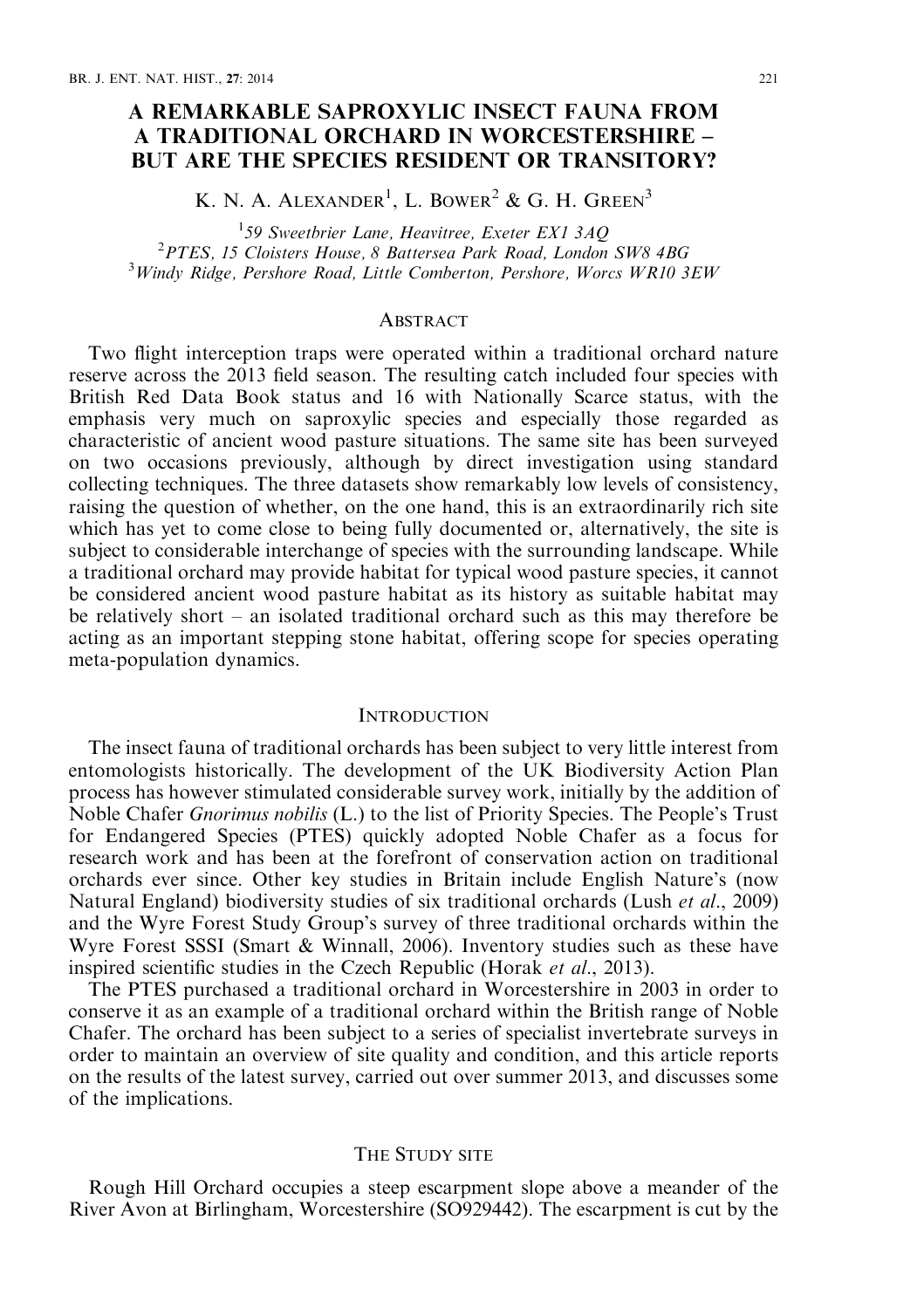south-westerly-flowing river and deflects the river eastwards for a short section before it swings back around south of Birlingham. The orchard is therefore eastfacing and sheltered from the prevailing south-westerly weather systems by the plateau behind on the west side and to the south. The orchard enclosure is about 10ha in extent.

At the time of acquisition the orchard contained about 82 veteran apple trees. These were concentrated in the southern half of the enclosure, the northern half being dominated by mature hawthorn trees. Many of the veteran apple trees had already collapsed and others have continued to do so. The total of standing trees is now probably closer to 30. The veteran apple trees have been individually tagged and GPS mapped. New plantings of both apple and plum have been carried out – there are a few veteran plum trees along the upper boundary fence, demonstrating previous use of the site as a plum orchard, at least in part. The orchard had formerly been managed by grazing but this had long since ceased and the herb-rich grasslands have suffered from very extensive bramble encroachment. A limited cattle grazing regime has recently been re-established as part of a programme of bramble control and restoration of the grassland.

The orchard lies in an area rich in saproxylic invertebrates. It is situated between the important sites of Bredon Hill (Whitehead, 1996) and Croome Park (Lott et al., 1999), respectively at about 3km to the south-east and to north-west. The Worcestershire Wildlife Trust (WWT) reserve of Tiddesley Wood is closely adjacent to the north and includes a traditional plum orchard on its far, north side. The area historically held a large concentration of fruit orchards but most have subsequently been grubbed out.

Prior to purchase, the PTES commissioned J. & P. Whitehead, Landscape Consultants, to carry out a day's field survey to assess site quality for arboreal insects, with particular regard to the potential for Noble Chafer. None was detected but the orchard proved to be notably rich in other saproxylic insects (Whitehead, 2001). KNAA was subsequently commissioned to carry out baseline surveys of the saproxylic invertebrates in order to maintain knowledge of the fauna and the conservation management implications (Alexander, 2006 & 2013). The results of the 2013 survey are reported here and compared with those of the earlier surveys.

# SURVEY TECHNIQUES

The two previous surveys had been based on standard entomological hand survey techniques, i.e. searching the trees and associated decaying wood, supplemented by use of a beating tray and sweep net. With the continuing decline in the health and stability of the veteran apple trees, and  $-\text{ in particular } - \text{ due to the volume and height}$ of bramble scrub amongst the trees, it was decided to focus on trapping for the 2013 survey. Some supplementary hand survey was also carried out on the more accessible trees while on site.

Flight interception trapping is becoming a very popular way of extending the sampling periods so that sampling continues uninterrupted between each visit by the surveyor. It is especially valuable in wet climates such as ours as continuous trapping enables sampling to take place during any dry periods between the visits. Two flight interception traps were accordingly placed in the orchard on 30 May 2013, emptied and re-set 15 July, and finally emptied and removed 30 October. The aim of sampling was qualitative rather than quantitative.

The flight interception trap used in this study is based on a standardised construction (see Fig. 1). The basic collecting containers are four 2l plastic drinks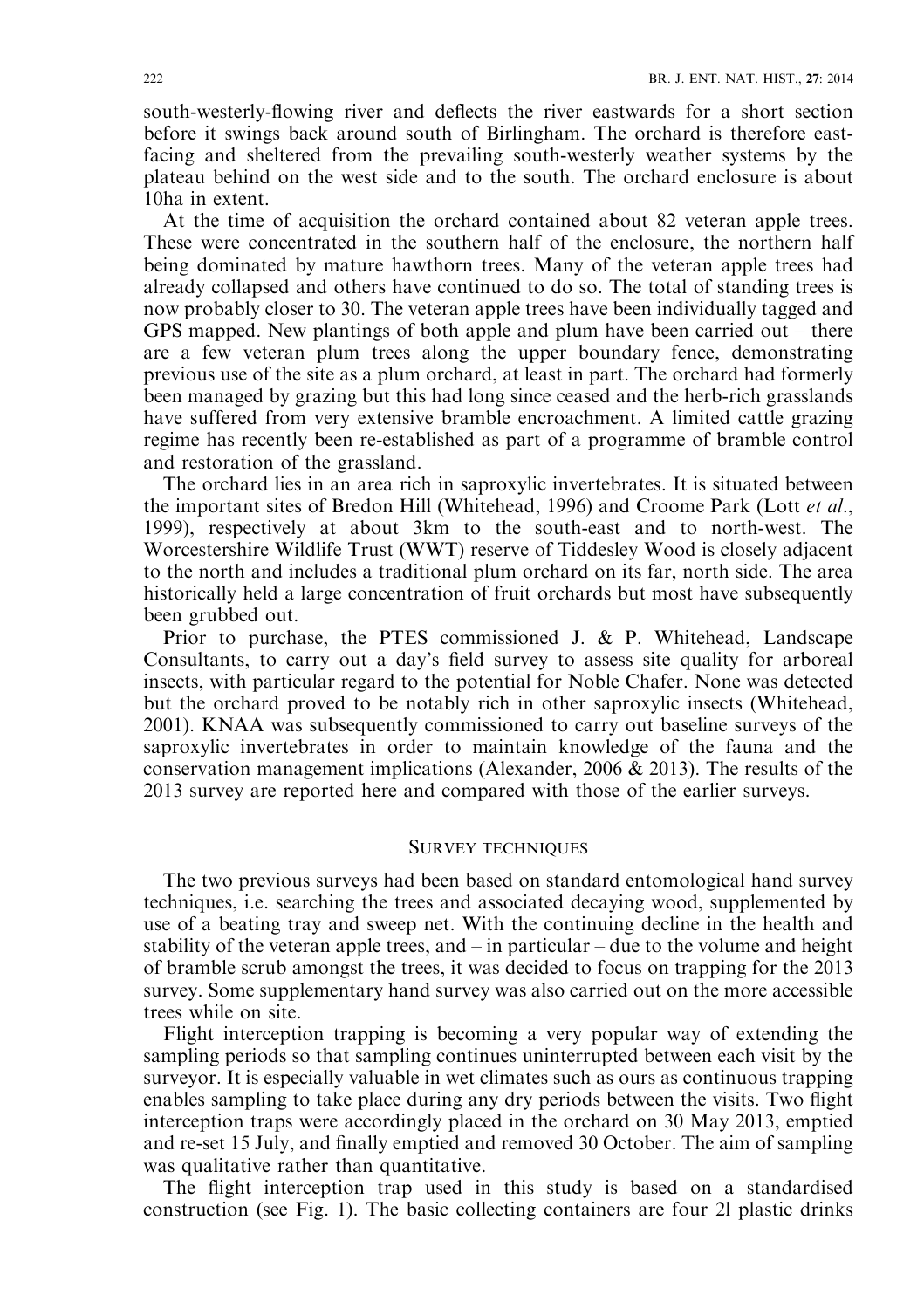

Fig 1. A small flight interception trap, of four bottle design, tied above a rot-hole on an old apple tree in Rough Hill Orchard.

bottles with large windows cut into their sides. The bases of the bottles are screwed into a square wooden base, and the four windows positioned facing outwards. The wooden base is then suspended – from the base of a branch or just tied around a tree trunk – using baler twine, with the bottles hanging upside-down beneath. The lower parts of the upside-down bottles are filled with a preservative solution (50% commercial antifreeze solution in tap-water, plus a little washing up liquid to reduce surface tension). The solution and catch are later drained through the neck of the bottle by removing the plastic cap and draining the contents into a collecting pot for sorting under a microscope later. The basic design is derived from a trap devised by Carrel (2002) for sampling field layer invertebrates.

A flight trap of this construction was chosen in preference to a Malaise trap as the latter trap design has a reputation for killing large volumes of flying insects which then become a logistical problem to sort and identify. The position of Malaise traps also has a major influence on catch size and composition. The bottle flight traps are multidirectional and so do not suffer from this complication; sample size is much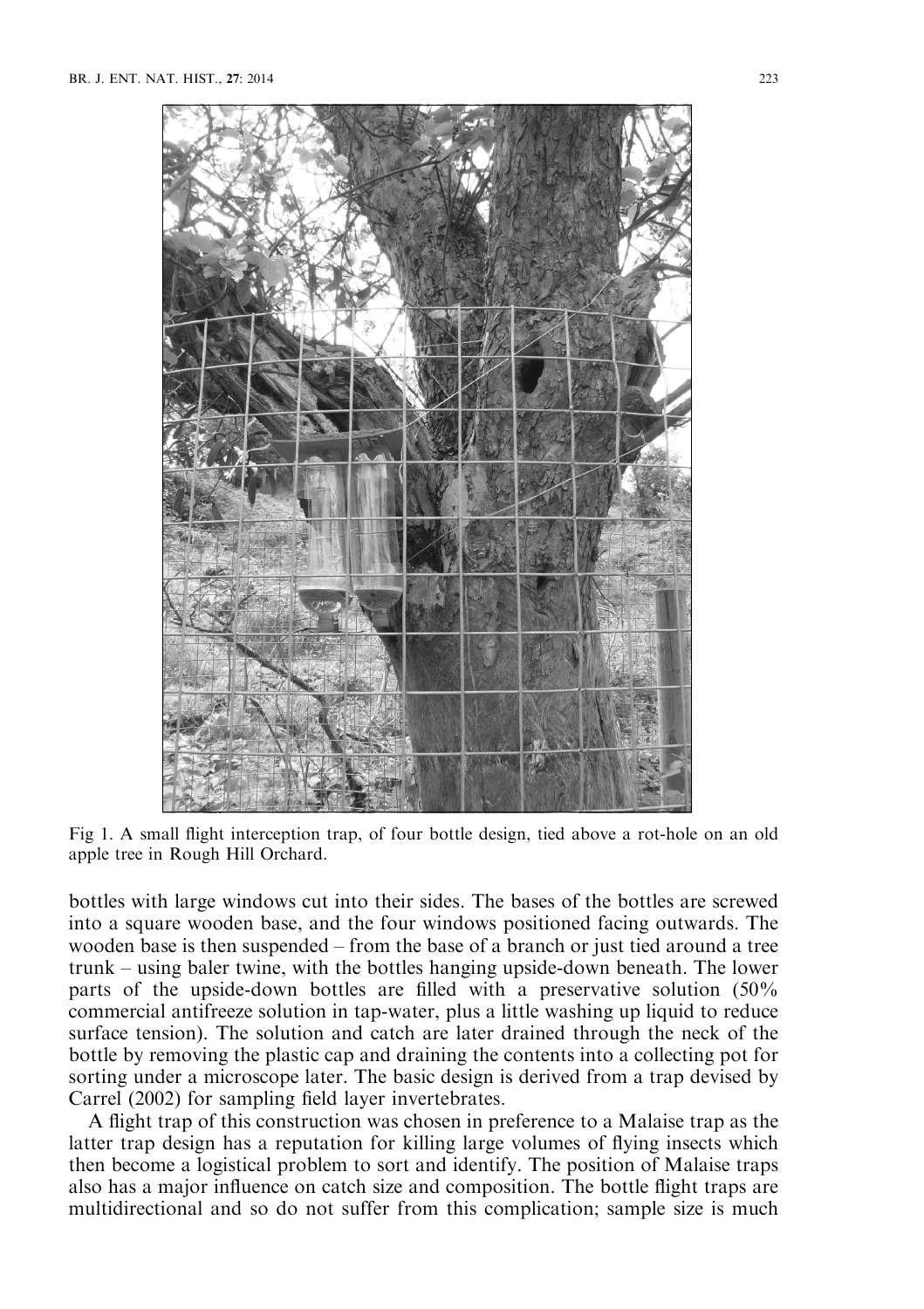more manageable; they are also small and flexible for targeted positioning. No studies comparing the two types of traps have been carried out but it appears that Malaise traps may be better at intercepting large strongly-flying insects such as hoverflies.

The two selected trapping sites were as follows:

- . Inside the hollow trunk cavity of a veteran apple tree, the trap suspended in the void above a large accumulation of wood mould;
- . Below a medium-sized branch-scar rot-hole in the upper trunk of another veteran apple tree; although there was no sign of any bracket fungi at the time, fresh growth of Dryad's Saddle Polyporus squamosus Huds. ex Fr. had developed by the time of the July visit.

### **RESULTS**

Eighty-nine saproxylic (wood-decay) species of invertebrates were found during 2013. These include four British Red Data Book (RDB) species, all new to the site list: the False click beetle *Eucnemis capucina* Ahrens (Eucnemidae), the beetle *Scraptia* testacea Allen (Scraptiidae), the freeloader fly Madiza britannica Hennig (Milichiidae) and the crane fly Rhipidia uniseriata Schiner (Limoniidae). There were additionally nineteen species of Nationally Scarce (NS) status – not all saproxylic – as well as many local and generally uncommon species. The RDB and NS species are listed in Table 1 together with species of equivalent status found during the previous surveys.

Additionally a Nationally Scarce spider, Nigma walckenaeri (Roewer) (Dictynidae) was knocked from *Clematis* growth over scrub. This is best known in Britain around the lower Thames basin but there is also a small population known along the Severn/ Avon valley; it has apparently been found much more widely in recent years and its status merits downgrading. The spider spins a small web and retreat on the upper surface of leaves of bushes growing in parks, gardens, and other suitable situations.

The species composition of the saproxylic Coleoptera and Diptera appears to be exceptional – even for a traditional orchard – but this partly reflects lack of understanding of the potential of such sites: the more research that goes into the saproxylic invertebrates of old orchards the more surprises emerge. It is becoming increasingly clear that our traditional orchard landscapes may be as important for saproxylic invertebrates as the historic parklands and wood pasture systems. The main differences appear to be that the latter may include larger trees, with larger volumes of heartwood decay and wood mould, but that traditional orchards tend to have higher densities of veteran and hollowing trees. It is generally assumed that larger volumes of decay and wood mould are required by some of our rarest and most threatened species, and so these species cannot live in traditional orchards because the trees have too small girths. Increasingly, however, the list of saproxylic species which have never been found in traditional orchards is being eroded away.

# KEY BEETLE SPECIES

The discovery in 2013 of the beetle S. testacea is an excellent example of an old growth species which might not be expected in a traditional orchard, as this species is best known from sites with concentrations of ancient oaks. This appears to be the first British record from a traditional orchard as well as from a hollow apple tree. However, the species has been reared out of old nest material from a hollow grey poplar (Mendel, 1989) and found in association with rotten alder wood (Collier,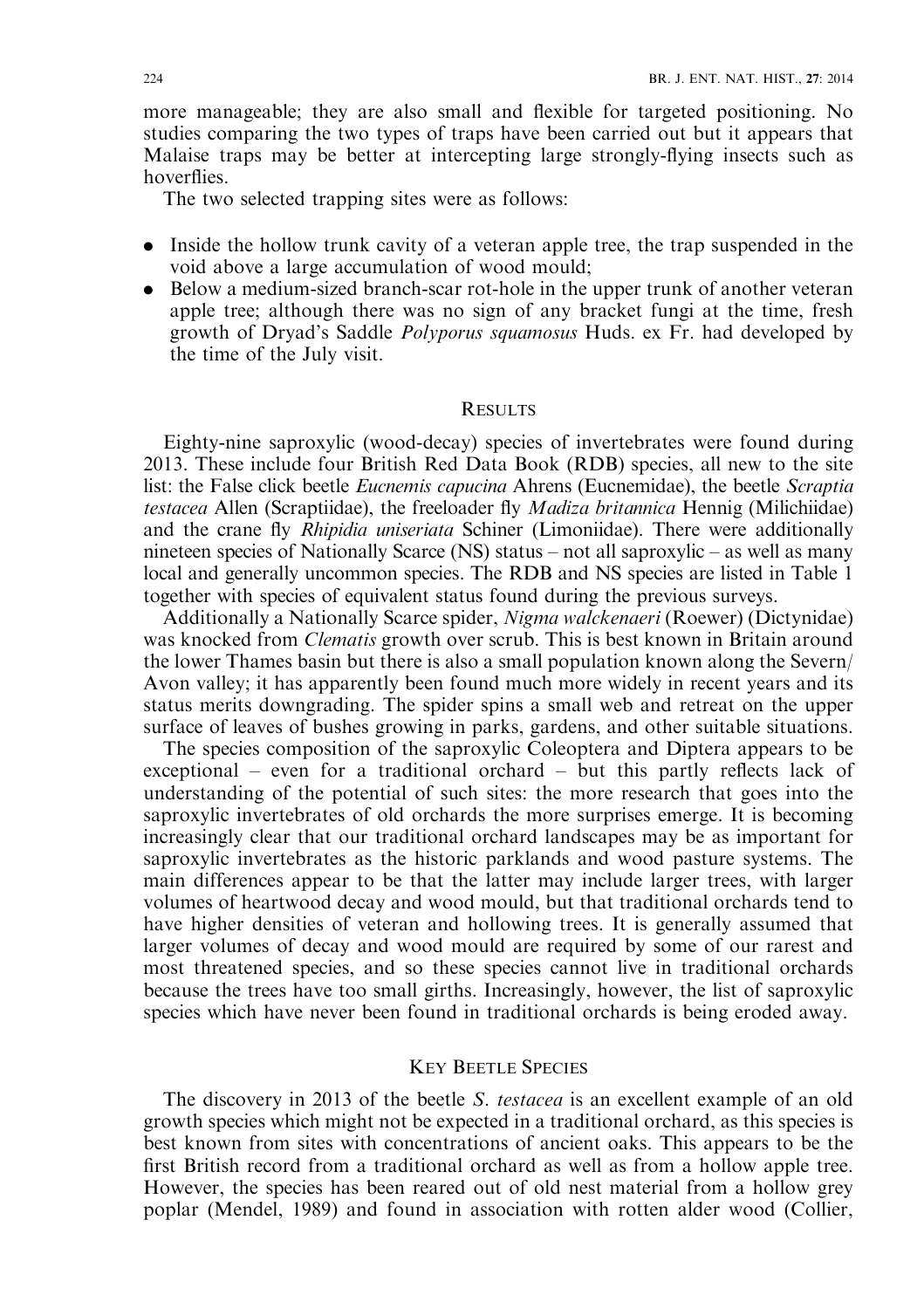| Species                                   | <b>Status</b>            | 2001   | 2006   | 2013               |
|-------------------------------------------|--------------------------|--------|--------|--------------------|
| Coleoptera                                |                          |        |        |                    |
| Plegaderus dissectus Erichson             | <b>Nationally Scarce</b> | $+$    |        |                    |
| Euplectus mutator Fauvel                  | Nationally Scarce        |        |        | $^+$               |
| Gyrophaena joyi Wendeler                  | Nationally Scarce        | $+$    |        |                    |
| Gyrophaena manca Erichson                 | Nationally Scarce        | $+$    |        |                    |
| Quedius maurus (C. R. Sahlberg)           | Nationally Scarce        |        |        | $^{+}$             |
| Quedius truncicola Fairmaire & Laboulbène | Nationally Scarce        |        |        | $^{+}$             |
| Eucnemis capucina Ahrens                  | RDB1 (Endangered)        |        |        | $^{+}$             |
| Ampedus rufipennis (Stephens)             | RDB2 (Vulnerable)        | $^{+}$ |        |                    |
| Megatoma undata (L.)                      | <b>Nationally Scarce</b> |        |        | $^{+}$             |
| Hedobia imperialis (L.)                   | Nationally Scarce        | $^{+}$ |        |                    |
| Hadrobregmus denticollis (Creutzer)       | <b>Nationally Scarce</b> |        |        | $^{+}$             |
| Tillus elongatus (L.)                     | Nationally Scarce        |        |        | $^{+}$             |
| <i>Opilo mollis</i> (L.)                  | <b>Nationally Scarce</b> |        | $^{+}$ |                    |
| Pseudotriphyllus suturalis $(F.)$         | <b>Nationally Scarce</b> |        |        | $^{+}$             |
| $M$ ycetophagus piceus $(F.)$             | <b>Nationally Scarce</b> |        |        | $\ddot{}$          |
| Hallomenus binotatus (Quensel)            | Nationally Scarce        |        |        | $^{+}$             |
| Orchesia micans (Panzer)                  | <b>Nationally Scarce</b> |        | $+$    |                    |
| <i>Abdera flexuosa</i> (Paykull)          | Nationally Scarce        | $^+$   |        |                    |
| Osphya bipunctata $(F.)$                  | RDB3 (Rare)              |        | $+$    |                    |
| Prionychus ater (F.)                      | <b>Nationally Scarce</b> | $+$    |        |                    |
| Prionychus melanarius (Germar)            | RDB2 (Vulnerable)        |        | $+$    |                    |
| Ishnomera sanguinicollis (F.)             | Nationally Scarce        |        |        | $^{+}$             |
| Scraptia testacea Allen                   | RDB3 (Rare)              |        |        | $\ddot{}$          |
| Scolytus mali (Bechstein & Scharfenberg)  | Nationally Scarce        | $+$    | $+$    | $^{+}$             |
| Diptera                                   |                          |        |        |                    |
| Ctenophora pectinicornis (L.)             | <b>Nationally Scarce</b> |        |        | $\hspace{0.1mm} +$ |
| Rhipidia uniseriata Schiner               | RDB3 (Rare)              |        |        | $^{+}$             |
| Exechiopsis membranacea (Lundström)       | <b>Nationally Scarce</b> |        |        | $^{+}$             |
| Eupachygaster tarsalis (Zetterstedt)      | <b>Nationally Scarce</b> |        |        | $^{+}$             |
| Tachypeza fuscipennis (Fallén)            | Nationally Scarce        |        |        | $^{+}$             |
| Lasiambia brevibucca (Duda)               | <b>Nationally Scarce</b> |        |        | $^{+}$             |
| Madiza britannica Hennig                  | RDB2 (Vulnerable)        |        |        | $^{+}$             |

Table 1 British Red Data Book and Nationally Scarce insects recorded in Rough Hill Orchard, with dates of capture (Falk, 1991; Hyman, 1992; Falk & Chandler, 2005; Falk & Crossley 2005).

1994), and so it is known to be capable of breeding in smaller girth trunks. It is known from both Bredon Hill (Whitehead, 1996) and Croome Park (Lott et al., 1999).

The click beetle Ampedus rufipennis (Stephens) might also be a great surprise to find breeding in a traditional apple orchard, although knowledge of its ecology is actually consistent with this situation. Whitehead (2005) published his discovery of larvae in a fallen apple tree in this orchard in 2001. While it has not been detected here subsequently it may still be present. Larvae and elytra of this species have also been found by KNAA in the WWT's traditional plum orchard at Tiddesley Wood Reserve in 2013, when surveying as part of a Field Studies Council course. The apple trees at Rough Hill Orchard are being hollowed by the bracket fungus Inonotus hispidus (Bull.) P. Karst., the typical heartwood-decay fungus of both apple and ash trees, while the Tiddesley plum trees are being white-rotted by Phellinus pomaceus (Pers.) Maire. At Bredon Hill, this click beetle is particularly associated with ash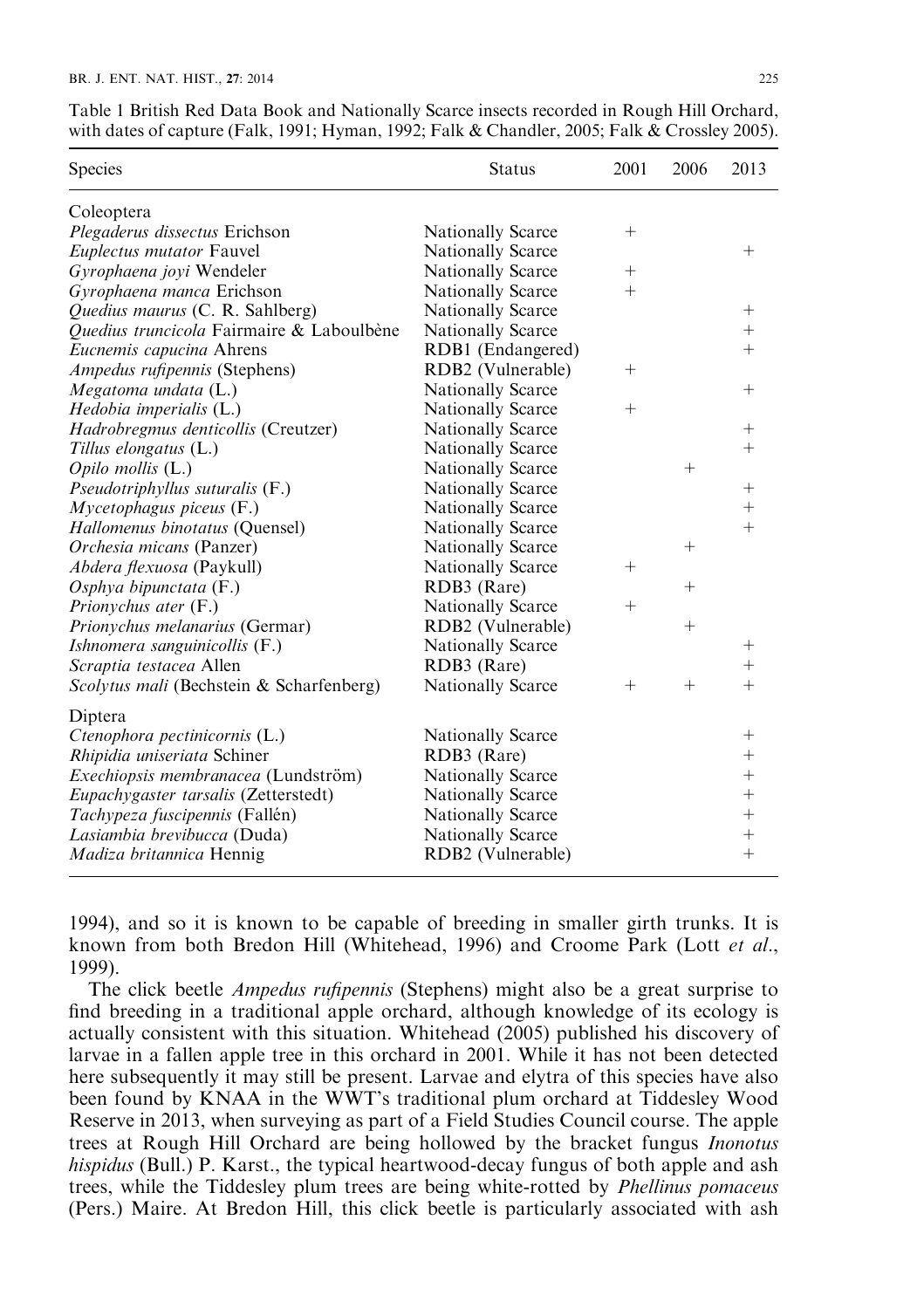pollards hollowed by *I. hispidus*. It appears to be associated with white-rotten heartwood, irrespective of the decay fungus involved. Smaller girth trees can clearly provide suitable habitat. This beetle is not known from nearby Croome Park.

The third beetle species which merits special mention is  $E$ , *capucina* as it currently has 'Endangered' status (Hyman, 1992). For many years this was only known from the New Forest, but was later discovered in Windsor Forest, and then on Bredon Hill (Whitehead, 1996). The New Forest and Windsor host trees were all beech, with the exception of a single report from ash at the latter site. At Bredon Hill it was found in a field maple, and it has subsequently been found at other sites in the Herefordshire and Worcestershire area, most recently from a cherry orchard (Alexander, 2010). Most reports which specify the details associate the species with rot-holes, and rotholes may form on a wide variety of trees – both large girth and relatively small – in response to loss of lateral branches. It has not been found in Croome Park. A total of 18 beetles were taken by the rot-hole trap and just one from the hollow tree trap. Trapping is often said to be less damaging than hand-searching but clearly trapping has the capability of killing large numbers of emerging adults, and this should be a consideration when designing a survey programme.

### KEY FLY SPECIES

The most notable dipteran found at Rough Hill Orchard is the freeloader fly M. britannica, another rot-hole species. The distribution and ecology of this species has recently been described elsewhere (Alexander & Perry, 2013), although Rough Hill Orchard provides the first records from: i) an apple tree as host, ii) a traditional orchard, and iii) the first record from Worcestershire. Rot-holes formed by Polyporus squamosus seem to be the most common factor in its presence at sites, and so its presence here is entirely consistent with its known ecology.

Amongst the nationally scarce fly species are three particularly interesting finds: Eupachygaster tarsalis (Zetterstedt) (Stratiomyiidae), Lasiambia brevibucca ((Duda) Chloropidae) and *Tachypeza fuscipennis* (Fallén) (Hybotidae). These records are discussed elsewhere (Alexander, in press).

# ASSESSMENT OF SITE QUALITY

Two schemes have been developed for site assessment for nature conservation importance of saproxylic beetles: Site Quality Index (Fowles, Alexander & Key, 1999) and Index of Ecological Continuity (Fowles, Alexander & Key, 1999; Alexander, 2004). The SQI uses the national rarity statuses of the beetles to calculate an index. The IEC attempts to assess the old growth aspect of the site. Both have their own strengths and shortcomings and are best used alongside each other. A shortcoming of the SQI is that the index may increase or decrease with further recording and so, while it may provide a snapshot of site quality/condition at any point in time, it does not provide a reliable minimum assessment of the level of the value of a site in the way provided by the IEC.

The IEC is intended to provide a minimum assessment of the degree of ecological continuity on a particular site – the extent of continuity of old growth conditions over time. The index can only increase with further recording effort, it cannot decrease. The number of qualifying species known from Rough Hill Orchard has now increased to 19 and these generate an IEC of 33. The threshold for assessing national significance is 25 and the current figure of 33 therefore suggests the reserve now achieves national conservation importance for saproxylic beetles. It is the first individual orchard to do so. Attingham Park in Shropshire was designated as an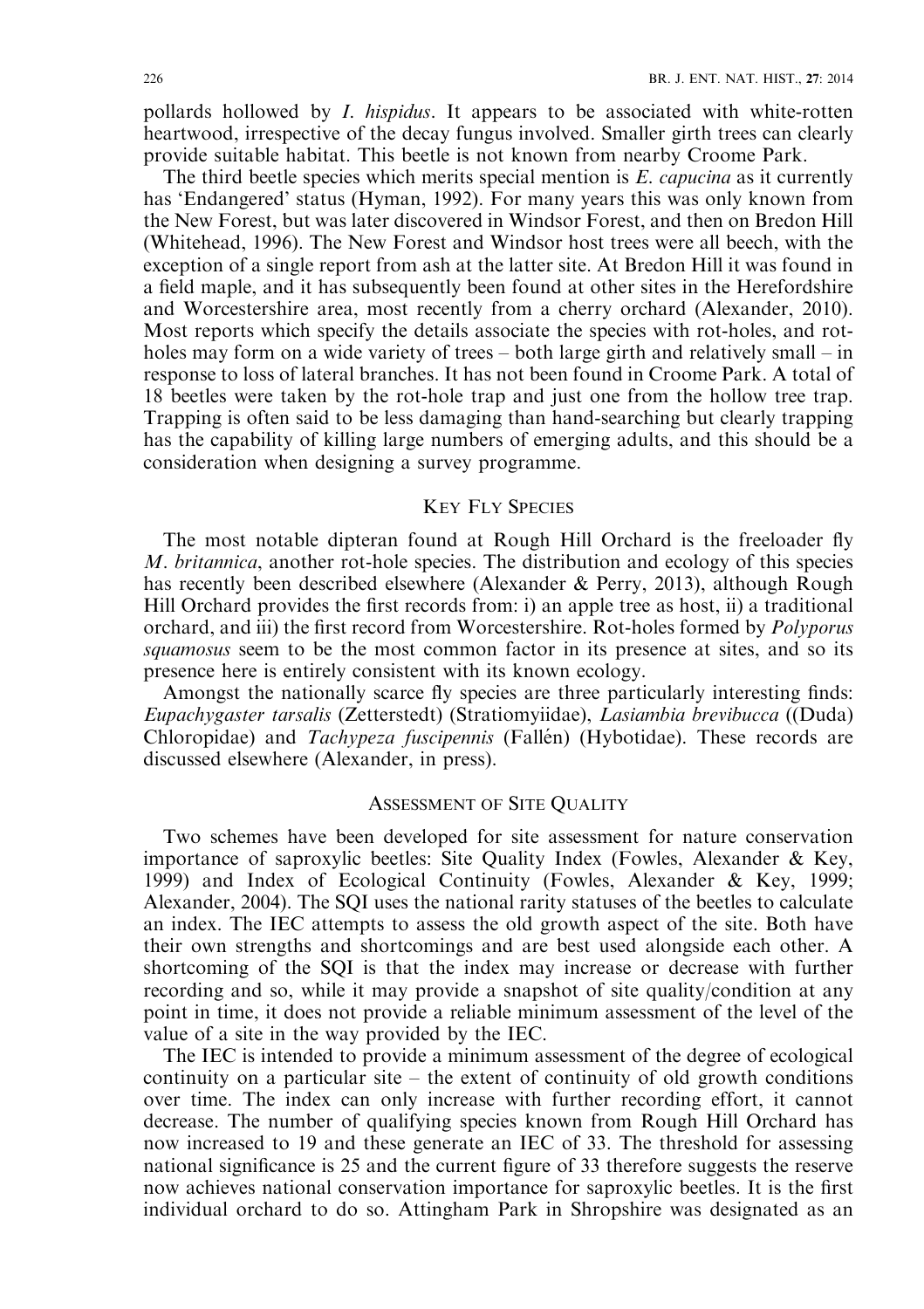#### BR. J. ENT. NAT. HIST.  $27 \cdot 2014$  227

| Year of survey                                     | 2001      | 2006      | 2013      |
|----------------------------------------------------|-----------|-----------|-----------|
| Site Quality Score<br>Number of qualifying species | 112<br>28 | 100<br>23 | 201<br>44 |
| Site Quality Index                                 | 400       | 435       | 457       |

Table 2 Site Quality Index calculations for Rough Hill Orchard

SSSI primarily for its saproxylic beetle fauna which also had an IEC of 33 at the time.

A particular feature of the SQI is that it enables comparisons between datasets for a particular site and so can be used as part of long-term monitoring of site condition – an SQI approach underlies Natural England's invertebrate site condition monitoring for SSSIs. Rough Hill Orchard has now been surveyed on three separate occasions and the three datasets are analysed and compared in Table 2. It should be noted however that Fowles, Alexander & Key (1999) suggest that assessment may be unreliable below a threshold of 40 qualifying species and that the two previous surveys are below this threshold.

Interestingly, the three data sets show a gradual increase in SQI between surveys. This most probably reflects the site coming under conservation management, with all dead and decaying wood now being left in situ.

Fowles, Alexander & Key (1999) suggest a threshold of 500 for national importance, and so Rough Hill Orchard falls not far short of this level. That threshold is however believed by the present authors to be set far too high, and examination of the site data in Fowles, Alexander & Key (1999) suggests that Rough Hill's SQI of 457 is comparable with some of the richest sites in Britain for saproxylic beetles.

The conclusions from this analysis are that ecological continuity at Rough Hill Orchard is relatively high and of national significance, and that site condition for saproxylic beetles appears to be increasing. Unfortunately no system has been developed for similar analyses of saproxylic Diptera assemblages.

### ARE THE SPECIES RESIDENT OR TRANSITORY?

The three datasets however show remarkably low levels of consistency. Of the 31 species listed in the table, just one has been found during each survey episode, Scolytus mali (Bechstein & Scharfenberg). No other species has been detected more than once; the rest have been detected just once from the three surveys. No individual survey can be considered to have been exhaustive and so some variation would be expected, but the level of consistency does seem remarkably low. One option might be that this is an extraordinarily rich site which has yet to come close to being fully documented, that subsequent surveys will continue to detect additional species while the consistency level will gradually increase as the results tend towards completeness. Alternatively – and perhaps more likely for such a small site within a landscape relatively rich in veteran trees – the site may be acting as a stepping stone for species moving around this rich landscape; it may be part of a complex meta-population structure, with species continually colonising from neighbouring areas while others die out at the site level. Of course, both explanations may be partially correct.

Two of the beetle species recorded in 2013 suggest that some species at least are passing through. Single specimens of *Mycetophagus piceus* (F.) and *Cis fagi* Waltl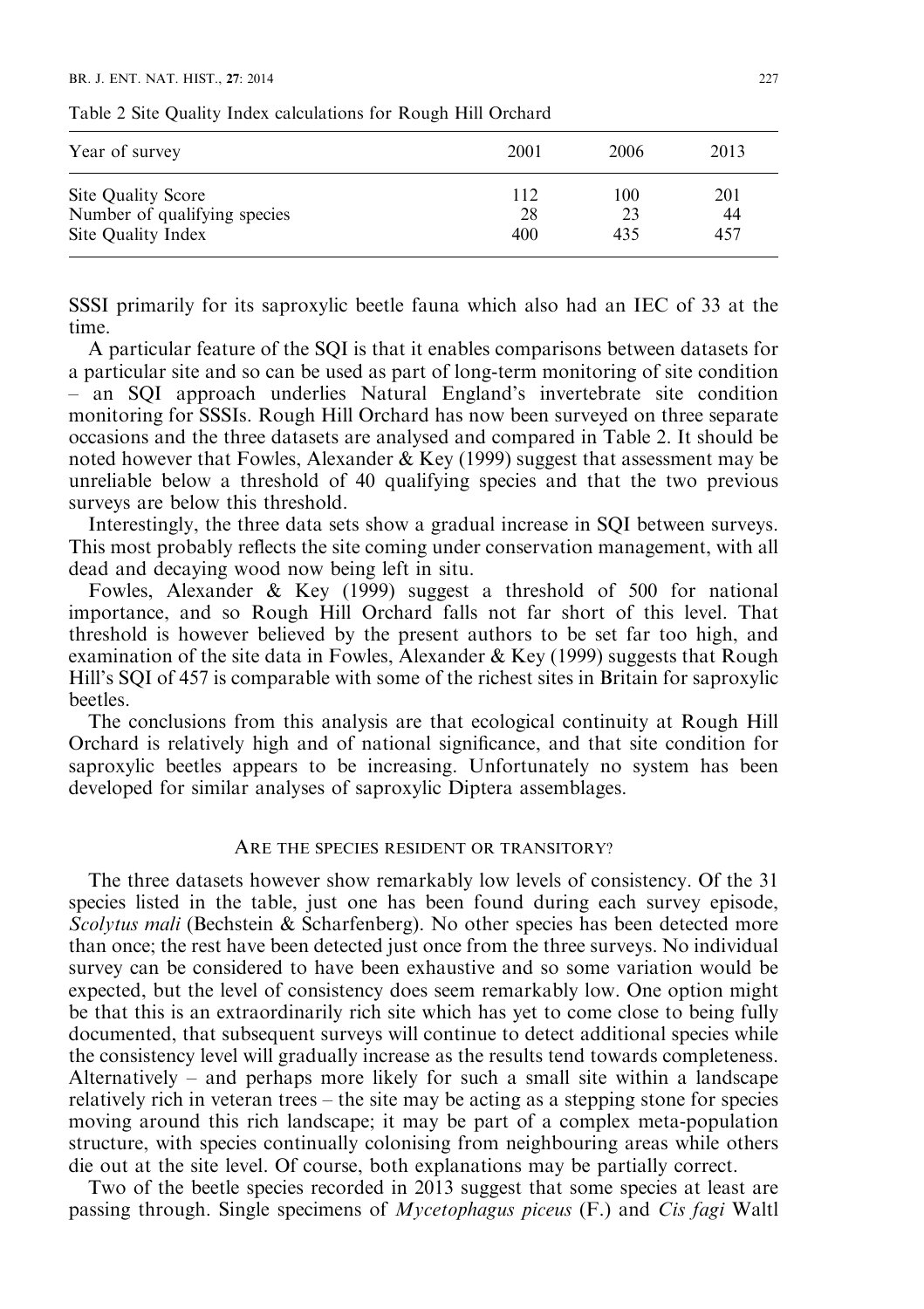were taken in the rot-hole flight trap. Both are believed to exclusively develop in the mycelial sheets of Laetiporus sulphureus (Bull.) ex Fr.) Murr. deep within the redrotting heartwood of trees. Neither the fungus nor red-rot have been seen in the veteran apple trees present in this particular orchard, although apple trees are occasionally colonised by this fungus. Adults of M. piceus are known to be attracted to the brackets of other fungi species, presumably feeding on the spores, and the fruiting of Polyporus squamosus may explain the presence of this species here.

The fauna found in Rough Hill Orchard bears closest resemblance to that of Bredon Hill (see Whitehead, 1996), although about 3km distant. Could there be interchange of species between these two sites? The prevailing winds are southwesterly of course, but southerly and south-easterly winds might aid dispersal from Bredon Hill to Rough Hill on occasion. The rarest beetle species so far known from Rough Hill Orchard, the False click beetle *E. capucina*, is known from a number of sites across the Worcestershire and Herefordshire area, and meta-population dynamics may help to explain its presence in relatively small concentrations of suitable veteran trees. The sites may be acting as short-term holding areas for breeding populations, but this would require greater mobility than currently credited for the species.

# **CONCLUSIONS**

The survey has demonstrated that Rough Hill Orchard continues to support a relatively high quality saproxylic invertebrate fauna. Analysis of the species data demonstrates that ecological continuity of old growth habitat at Rough Hill Orchard is relatively high and of national significance, and that site condition for saproxylic beetles appears to be increasing.

This single orchard has now produced records for five Coleoptera and two Diptera which currently have RDB status in Britain, and 19 and 5 respectively with Nationally Scarce status. This is a remarkable assemblage for a group of so few veteran apple trees.

What is clear is that Rough Hill Orchard and the landscape in which it sits has the potential to form a very interesting research site for the investigation of the population dynamics of some of our rarest saproxylic insects, and especially research of their dynamics at landscape scale.

### **ACKNOWLEDGEMENTS**

Thanks to Peter Chandler for identifying the Diptera from the flight trap samples; also to Pete Boardman of the Field Studies Council for organising the Biodiversity in Traditional Orchards course under their Biodiversity Fellows programme.

### **REFERENCES**

- Alexander, K. N. A. 2004. Revision of the Index of Ecological Continuity as used for saproxylic beetles. English Nature Research Report No. 574.
- Alexander, K. N. A. 2006. Rough Hill Orchard, Birlingham, Worcestershire. Baseline Survey of Saproxylic Invertebrates. Unpublished contract report to People's Trust for Endangered Species.
- Alexander, K. N. A. 2010. A remarkable wood-decay beetle fauna from a group of traditional orchards at Colwall, Herefordshire. The Coleopterist 19: 11–14.